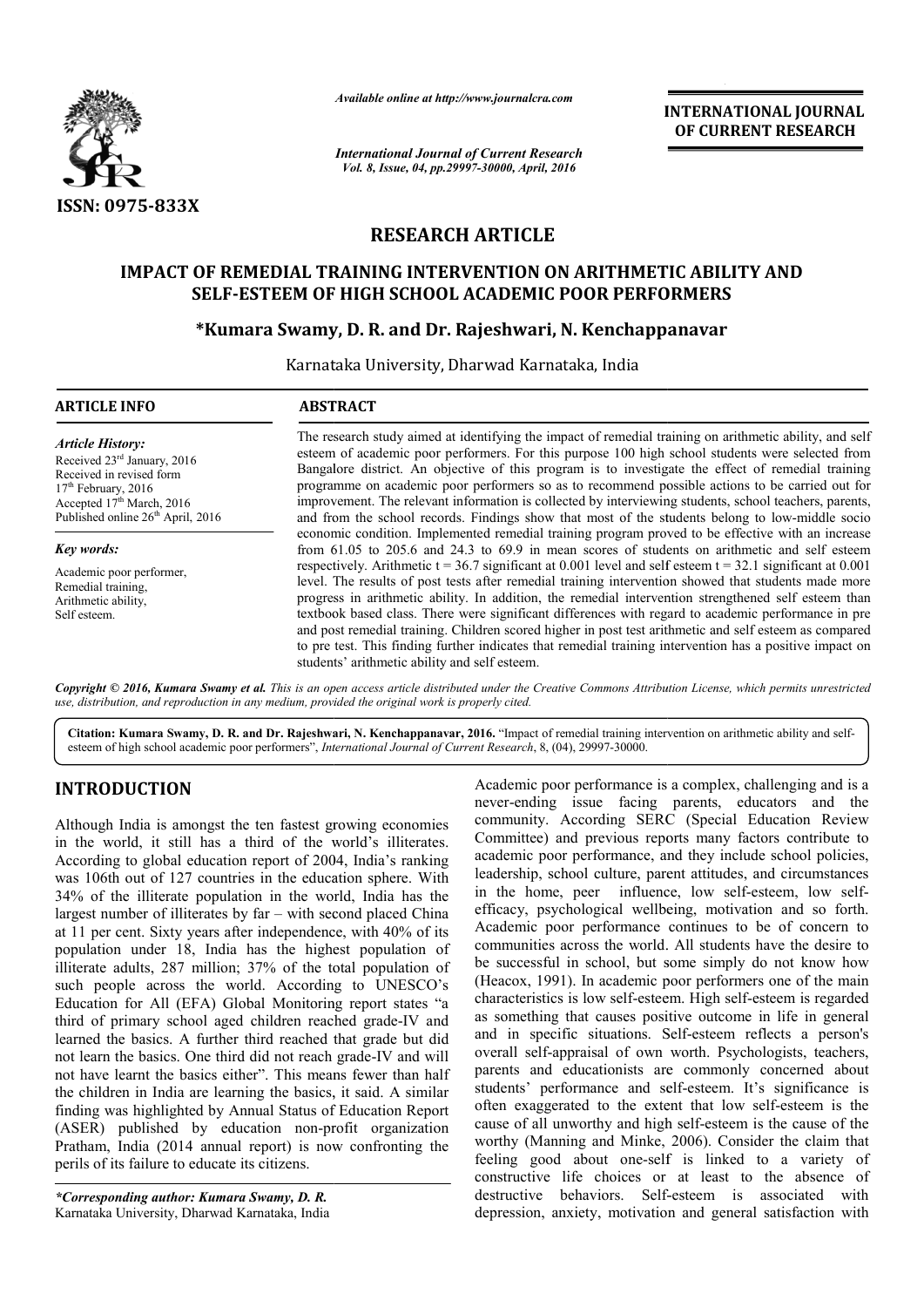one's life (Harter, 1986; Rosenberg,1986). Given these associations, children and adolescents who lack self-esteem may be more dependent on their parents and have lower academic and vocational goals. Given these associations, children and adolescents who lack self-esteem may be more dependent on their parents and have lower academic and vocational goals. Moreover the belief is widespread that raising an individual's self-esteem (especially that of a child or adolescent) would be beneficial for both the individual and society as a whole. Conditions for children in today's schools are quite different from those of students of even two generations ago. A very high percentage of children presently live in urban environments and attend urban schools, resulting in many factors associated with urban living that contribute to self-esteem difficulties for today's young children. Often the ecology of the child's life is not necessarily positive. The home or school may be situated in an unattractive, noisy environment, making it difficult for a child to relax and feel at ease (Rutter, 1981, p. 614).

Negative self-esteem is related to low self-confidence, insecurity, underachievement, anxiety, depression, acting-out behavior, sleep problems and being a loner (Yarnell, 1999). A study by Jensa and Monsa (2014) on children with poor academic performance showed positive correlation between self esteem and academic achievement. The belief that higher self-esteem causes positive outcomes (Blascovich and Tomaka, 1991) has therefore resulted in intervention programs in some areas with the intention to increase self- esteem (Baumeister, Campbell, Krueger, and Vohs, 2003). Many of these intervention programs have been directed towards improving school performance. Academic achievement or poor performance is considered as a key criterion to judge one's total potentialities, capabilities, and self-worth. Therefore it is more pressing for the students to have high academic achievement. The term achievement refers to the degree or the level of success attainted in some specific school tasks especially scholastic performance, in this sense academic achievement means the attained ability to perform school tasks, which can be general or specific to a given subject matter. Academic achievement could be defined as selfperception and self- evaluation of one's objective academic success. Academic achievement generally indicates the learning outcomes of pupil. Achievement of those learning outcomes requires a series of planned and organized experiences. Good(1973), has defined, "academic achievements knowledge attitude or skill developed in the school subject usually designed by test scores or by marks assigned by teacher or by both".

Several studies show that self-esteem influences academic performance (Haarer, 1964; Jones andGrieneekz, 1970; Lamy, 1965; Morse, 1963; Smith, 1969; Wattenberg and Clifford, 1964). Further research confirmed that self-esteem is a better predictor of academic success than measured intelligence (Morse, 1963; Smith, 1969; Wattenberg and Clifford, 1964). Successful academic performance enhances self-esteem (Bills, 1959; Carlton and Moore, 1966; Diller, 1954; Robinson, Kehle, and Jenson, 1986). Similarly, poor academic performance tends to grind down students' level of self-esteem (Centi, 1965; GibbyandGibby 1967).

#### **Objective**

The objective of the present study is to examine the impact of arithmetic remedial program on arithmetic ability and selfesteem of high school students who are academically poor performers.

#### **Hypotheses**

There is no significant difference in arithmetic ability of academic poor performers before and after remedial training intervention. There is no significant difference in self esteem of academic poor performers before and after remedial training intervention.

## **METHODS**

A total of 100 (50 boys and 50 girls) high school students studying in grade  $8<sup>th</sup>$  and  $9<sup>th</sup>$  children, with age ranging from 12 to 16 years who were poor at academics were selected for the present study. All the subjects were from government schools in and around Bangalore, Karnataka, India and poor academic performers according to their records (marks sheet). Apart from this information gathered in regard to their performancefrom class teachers.

#### **Tools**

#### **Arithmetic Diagnostic Test**

Developed by Ramaa (1994) was used to measure basic Arithmetic Ability. The test covers four major areas of arithmetic, namely number concept, arithmetic processes (operations)-Addition, Subtraction, Multiplication, Division, and Arithmetic Reasoning.

#### **Self Esteem Scale**

Developed by Coppersmith (1987). The full SEI consisting of 58 items. Higher the score higher the self esteem. It consists of 100 items to be responded on a 4 point rating scale ranging from 'strongly agree' to 'strongly disagree'. The scale gives global measures of self esteem. The highest obtainable score is 100 and the lowest score is 0. Higher the score higher the self esteem.

#### **Procedure**

The study involves government high school students. The principal of the school was approached, nature and the significance of the study was explained. Later permission was taken to conduct the study. Subsequently teachers of grade  $8<sup>th</sup>$ and  $9<sup>th</sup>$  were also explained the purpose of the study and information about poor academic performers was collected. Purposive sampling method was used to select the subjects for the study. Suitable testing schedule was fixed and rapport was developed with all the subjects. All the subjects were distributed socio demographic data and instructed to fill the same. Pre-test administration, remedial training and post-test were done in three sessions/stages. Arithmetic diagnostic test and psychological well being tests were administered individually in a quiet room in a school premises.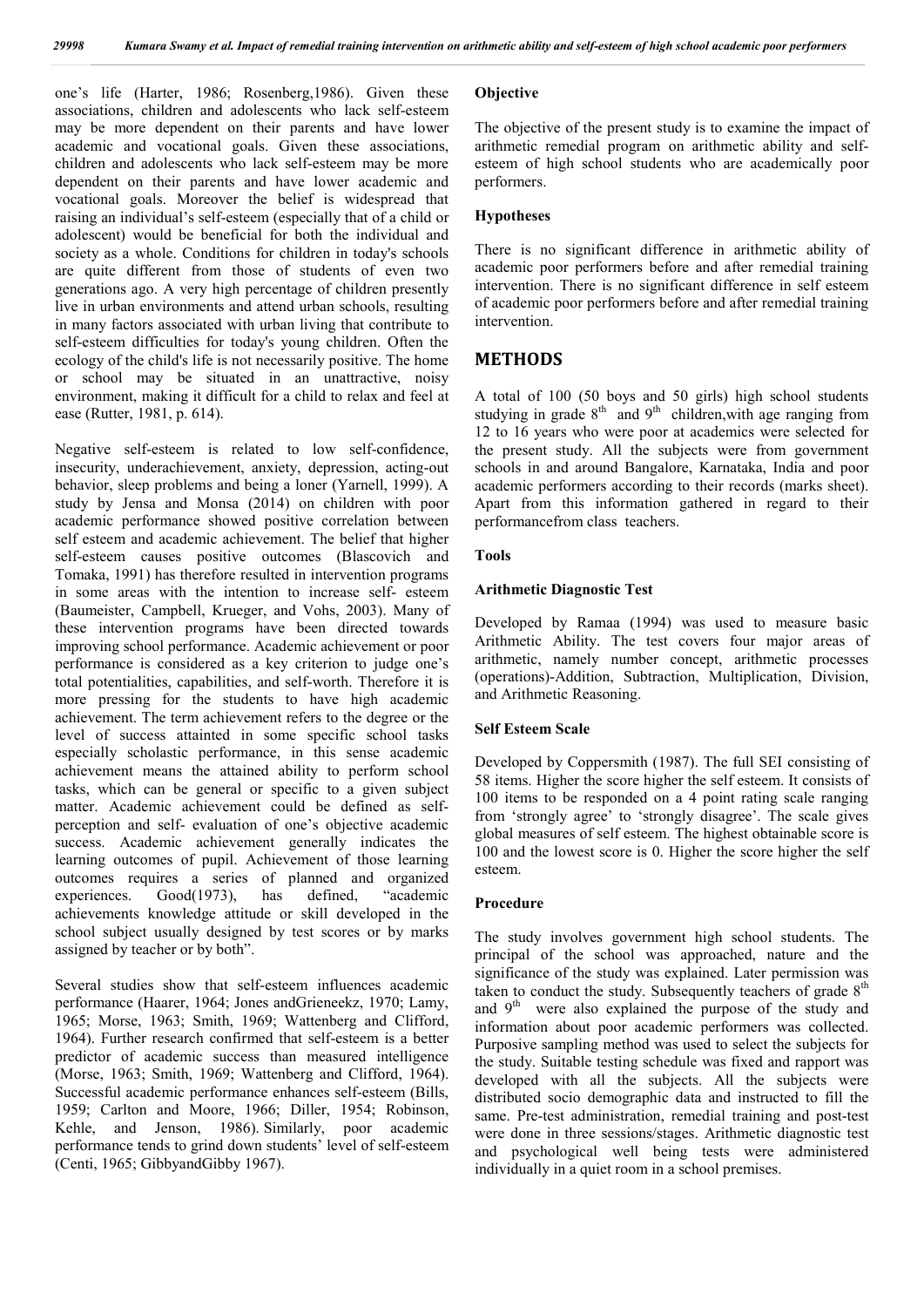**Stage 1:** In this stage arithmetic diagnostic tool and psychological well being tests were administered. Each tool was administered in two sessions.

**Stage 2:** Arithmetic remedial program was done for one academic year. Subjects were divided into ten different batches. Each batch consisted of ten children. Remedial training was given all weekdays which last for 40 minutes.

**Stage 3:** Arithmetic diagnostic tool and psychological wellbeing tests were re administered individually to test the impact of remedial training.

## **RESULTS AND DISCUSSION**

Above table showsmean scoresof arithmetic ability and selfesteem. In general the performance on arithmetic ability was poor and the scores on self-esteem indicated low self-esteem before introducing the arithmetic remedial program (table 1). Whereas, it can be observed after the arithmetic remedial program the scores on both arithmetic ability and self-esteem scale improved drastically (see table 1).

**Table 1. Standard deviation and t-value of high school children on arithmetic test and self-esteem**

|                   | Pre-test $(N=100)$ |      | Post-test $(N=100)$ |      |          |
|-------------------|--------------------|------|---------------------|------|----------|
| Variables         | Mean               | SD   | Mean                | SD   |          |
| Arithmetic Test   | 61 05              | 15 8 | 205.6               | 371  | $367***$ |
| Self-esteem Scale | 243                | 69   | 69 9                | 13 8 | $371***$ |

\*\*\*Significant at p<0.001 level

Further paired t test was employed to examine the impact of remedial training on arithmetic ability and self-esteem among high school students who were poor academic performers. Results revealed that there was a significant impact of remedial teaching on both arithmetic ability ( $t = 36.7$ ,  $p < .001$ ) and selfesteem (t =  $32.1$ , p <.001). In arithmetic ability components, there was a marked improvement in number concept, addition, subtraction, multiplication and division when compared to arithmetic reasoning. There are many reasons for the positive outcome. This includes specialized instruction, peer tutoring, small group, approach, method, material, support, motivation, special attention. significant improvement observed in the group that underwent remedial teaching proved the effectiveness of the remedial program employed in the study. Similarly this study result supported by Gowramma and Ramaa(2002). Structured remedial intervention is more effective and impacted on children performance. They suggested structured intervention will also very helpful for other students for other reasons, other than dyscalculia.Dyscalculics improved a lot after the remedial teaching. Post test performance showed effectiveness of remedial intervention.

The obtained result is supported by earlier study, Razariao and Kapoor, 1992, they used intervention strategies to remediate problems in four basic operations and result showed significant improvement in the performance of arithmetic tests in post test after remediation. This indicates that remedial training had significant positive impact on arithmetic ability. Similarly a perusal of self esteem scores indicates that there is a remarkable change after remediation. Perhaps self-esteem improved because of their enhanced performance in arithmetic ability after remediation and also individual's attitude about him or herself, involving self- evaluation along a positive negative dimension (Baron and Byrne, 1991). A majority of other researchers have reportd the same findings in their research. Higher self-esteem causes positive outcomes (BlascovichandTomaka, 1991), Negative self- esteem is related to low self-confidence, insecurity, underachievement, anxiety, depression, acting-out behaviour, sleep problems and being a loner (Yarnell, 1999). Children and adolescents who lack selfesteem may be more dependent on their parents and have lower academic and vocational goals. (Harter, 1986; Rosenberg, 1986).consequently remedial training intervention enhances self esteem in academic poor performer.

#### **Conclusion**

Most of the students failed to complete basic arithmetic operations in pre-test though they are in high school and need to do higher mathematical operations This study shows the remedial training impacted on arithmetic and self esteem. Significantly low self esteem and poor performance makes a lot of behavioural, emotional and physiological problems for the children. When performance improves, automatically self esteem and other psychological conditions will also improve. This finding suggests that appropriate remedial training programmes may help those children with poor performance to overcome their problems.

## **REFERENCES**

- Addition and Subtraction in Children with Dyscalculia:*Journal of the Indian Academy of Applied Psychology*.January 2010, Vol.36, No.1, 09-17.
- Adolescents, *Journal of the Indian Academy of Applied Psychology*: October 2009, Vol.35,33-39.
- Anat Shoshani, Sarit Steinmetz Positive Psychology at School: A School-Based Intervention to Promote Adolescents' Mental Health and Well-BeingJ Happiness Study ,DOI 10.1007/s10902-013-9476-1 *Springer Science+Business Media Dordrecht*.
- Austin, D. B. 2005. The effects of a strengths development intervention program upon the self- perception of students' academic abilities. Dissertation Abstracts International, 66(05), 1631A. (UMI No. 3175080).
- Baroody and A. Dowker (eds.). The Development of Arithmetic Concepts and Skills. Mahwah, N.J.: Erlbaum (pp. 1-31).
- Cristoper J. Murk, 1995. "Self-Esteem Research Theory and Practice", Springer publishing company, Newyork.
- Dakin, K.E. Educational assessment and rehabilitation of learning disabilities. *Semin Neurol* 1991; 11:42-49.
- Fredricks, J. A., Blumenfeld, P. C., and Paris, A. H. 2004. School engagement: Potential of the concept, state of the evidence. *Review of Educational Research*, 74, 59-109.
- Gerald Haigh, 1977. "Teaching Slow Learners", Maurice Temple Smith Ltd, London.
- Griffin, S., and Case, R. 1997. Wrapping up: Using peer commentaries to enhance models of mathematics teaching and learning. *Issues in Education*, 3,115-134.